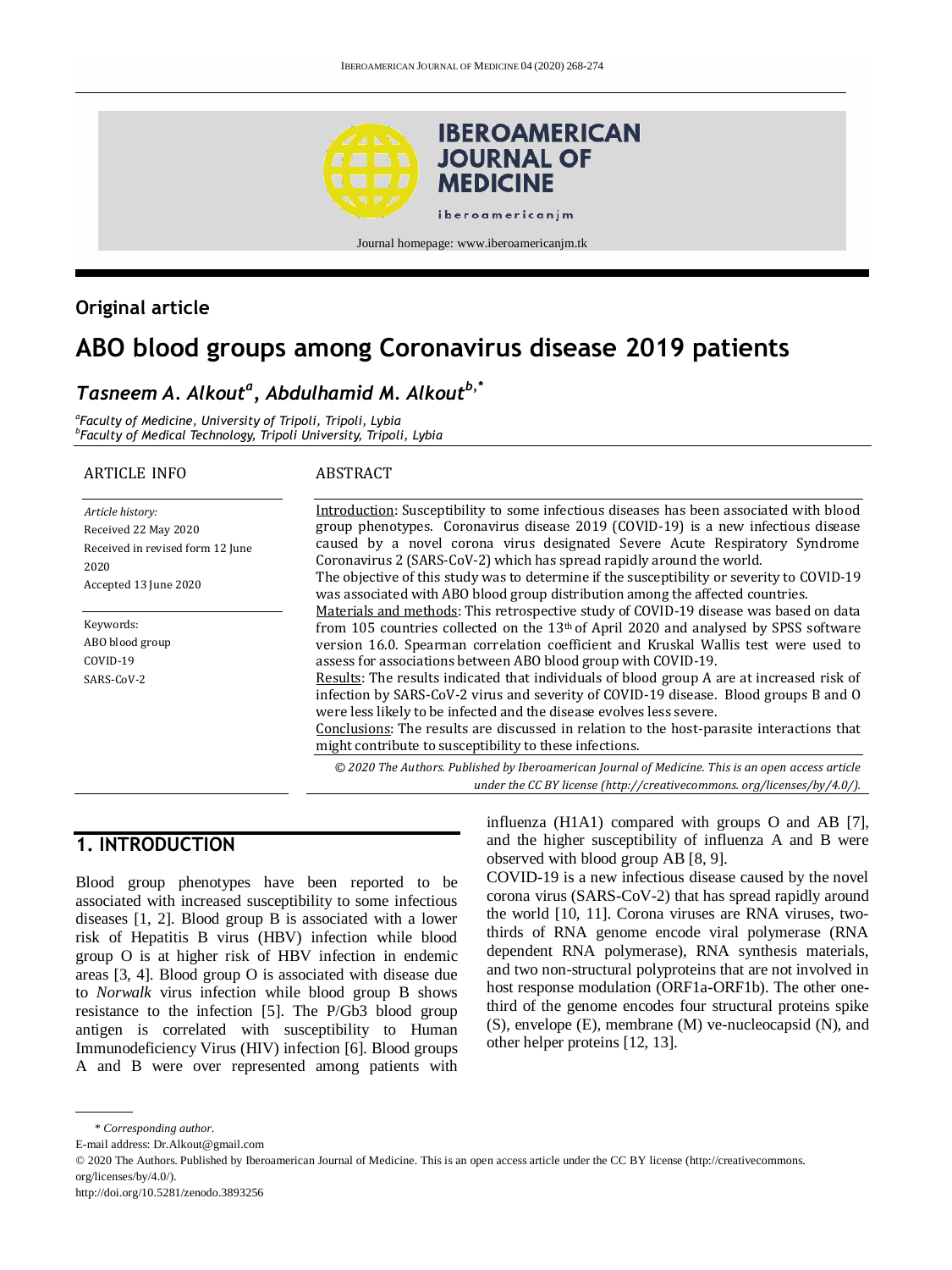|                    |                    | Table 1. COVID-19 in 32 Asian Countries on the 13 <sup>th</sup> of April 2020 and the distribution of ABO blood group in these countries |                   |                    |                     |                   |                   |                        |
|--------------------|--------------------|------------------------------------------------------------------------------------------------------------------------------------------|-------------------|--------------------|---------------------|-------------------|-------------------|------------------------|
| <b>Countries</b>   | <b>Total Cases</b> | <b>Active</b>                                                                                                                            | <b>Death</b>      | <b>Recovered</b>   | Blood group $(\% )$ |                   |                   |                        |
|                    |                    | N(%)<br>N(%)<br>N(%)                                                                                                                     |                   |                    | $\mathbf A$         | $\bf{B}$          | $\mathbf 0$       | $\mathbf{A}\mathbf{B}$ |
| Armenia            | 1067               | 786 (73.7)                                                                                                                               | 16(1.5)           | 265 (24.8)         | 50                  | 13                | 31                | 6                      |
| <b>Bahrain</b>     | 1361               | 763(56.1)                                                                                                                                | 7(0.51)           | 591 (43.4)         | 20.7                | 23.7              | 51.7              | $\overline{3.9}$       |
| <b>Bangladesh</b>  | 1012               | 924 (91.3)                                                                                                                               | 46(4.5)           | 42(4.2)            | 22.4                | 35.2              | 33.2              | 9.2                    |
| Cambodia           | 122                | 31(25.4)                                                                                                                                 | $\overline{0(0)}$ | 91(74.6)           | 28                  | 19                | 48                | $\overline{5}$         |
| China              | 82249              | 1170(1.4)                                                                                                                                | 3341 (4.1)        | 77738 (94.5)       | 28                  | 19                | 48                | 5                      |
| <b>Hong Kong</b>   | 1013               | 575(56.8)                                                                                                                                | 4(0.4)            | 434(42.8)          | 26.3                | 25.5              | 41.8              | 6.4                    |
| India              | 10541              | 8978 (85.2)                                                                                                                              | 358(3.4)          | 1205(11.4)         | 21.4                | 39.9              | $\overline{29.3}$ | 9.4                    |
| Indonesia          | 4839               | 3954 (81.7)                                                                                                                              | 459 (9.5)         | 426(8.8)           | 26                  | 29                | $\overline{37}$   | $\overline{8}$         |
| <b>Iran</b>        | 73303              | 22735 (31.0)                                                                                                                             | 4585 (6.3)        | 45983 (62.7)       | 30                  | 24.7              | 37.5              | 7.8                    |
| <b>Iraq</b>        | 1378               | 583(42.3)                                                                                                                                | 78(5.7)           | 717 (52.0)         | 27.7                | 28.3              | 35.7              | 8.3                    |
| <b>Israel</b>      | 11868              | 9751 (82.2)                                                                                                                              | 117(1.0)          | 2000(16.9)         | 38                  | 19                | $\overline{35}$   | 8                      |
| Japan              | 7645               | 6703 (87.7)                                                                                                                              | 143(1.9)          | 799 (10.5)         | 40                  | 20                | 30.1              | 9.9                    |
| <b>Kazakhstan</b>  | 1179               | 1023 (86.8)                                                                                                                              | 14(1.2)           | 142(12.0)          | $\overline{32}$     | $\overline{26}$   | $\overline{33}$   | 9                      |
| Lebanon            | 641                | 540 (84.2)                                                                                                                               | 21(3.3)           | 80(12.5)           | 38.8                | 11.2              | 46.1              | 3.9                    |
| Macao              | 45                 | 35 (77.8)                                                                                                                                | 0(0)              | 10(22.2)           | 26.3                | 25.5              | 41.8              | 6.4                    |
| Malaysia           | 4987               | 2427 (48.7)                                                                                                                              | 82(1.6)           | 2478 (49.7)        | 30.5                | $27.\overline{5}$ | 34.5              | 7.5                    |
| Mongolia           | 93                 | 86 (92.5)                                                                                                                                | 1(1.1)            | 6(6.5)             | 28                  | 11                | $\overline{56}$   | 5                      |
| <b>Myanmar</b>     | 62                 | 56 (90.3)                                                                                                                                | 4(6.5)            | 2(3.2)             | 24                  | 33                | 36                | $\overline{7}$         |
| <b>Nepal</b>       | 16                 | 15 (93.7)                                                                                                                                | 0(0)              | 1(6.3)             | 28.5                | 27.3              | 35.5              | 8.7                    |
| <b>North Korea</b> | 854                | 772 (90.4)                                                                                                                               | 38(4.5)           | 44(5.2)            | 31.2                | 30.3              | 27.2              | 11.3                   |
| Pakistan           | 5716               | 4242 (74.2)                                                                                                                              | 96(1.7)           | 1378(24.1)         | $\overline{23.3}$   | $\overline{38}$   | 28.8              | 9.9                    |
| Philippine         | 5223               | 4593 (87.9)                                                                                                                              | 335 (6.4)         | 295(5.7)           | 23                  | 25                | 46                | 6                      |
| Saudi Arabia       | 4934               | 4064 (82.4)                                                                                                                              | 65(1.3)           | 805 (16.3)         | 25.9                | $\overline{18}$   | 51.8              | $\overline{4.3}$       |
| <b>Singapore</b>   | 2918               | 2323 (79.6)                                                                                                                              | 9(0.3)            | 586 (20.1)         | 24.6                | 24.8              | 44.5              | 6.1                    |
| <b>South Korea</b> | 10564              | 2808 (26.6)                                                                                                                              | 222(2.1)          | 7534 (71.3)        | 34                  | $\overline{27}$   | 28                | 11                     |
| <b>Syria</b>       | 25                 | 18 (72)                                                                                                                                  | 2(8)              | 5(20)              | 33                  | $\overline{15}$   | 48                | $\overline{4}$         |
| <b>Taiwan</b>      | 393                | 263(66.9)                                                                                                                                | 6(1.5)            | 124(31.6)          | 26                  | 23.9              | 44.1              | $\overline{6}$         |
| <b>Thailand</b>    | 2613               | 1167(44.7)                                                                                                                               | 41(1.6)           | 1405 (53.8)        | $\overline{17}$     | 37                | 41                | $\overline{5}$         |
| <b>Turkey</b>      | 61049              | 55796 (91.4)                                                                                                                             | 1296(2.1)         | 3957 (6.5)         | 42.5                | 15.8              | 33.7              | 8                      |
| <b>UAE</b>         | 4521               | 3644(80.6)                                                                                                                               | 25(0.6)           | 852(18.9)          | 24                  | 22.9              | 48.4              | 4.7                    |
| <b>Vietnam</b>     | 265                | 97(36.6)                                                                                                                                 | $\overline{0(0)}$ | 168(63.4)          | 22                  | 31                | 42                | 5                      |
| Yemen              | $\mathbf{1}$       | 1(100)                                                                                                                                   | 0(0)              | $\overline{0}$ (0) | 29.6                | 16.5              | 51.5              | 2.4                    |

The first step of corona virus infection is the interaction between human cells with S Protein [13]. The receptor binding domain (RBD) in SARS-CoV-2 S protein attaches to Angiotensin-converting enzyme 2 (ACE2) as host receptor [14]. It needs to be cleaved in two sites called S protein priming by transmembrane protease serine 2 (TMPRSS2) to enter the cell and replicate [15-17].

It has been reported that severe acute respiratory syndrome coronavirus (SARS-CoV) is less likely to infect people with blood group O compared with other blood groups [18], and a recent study of ABO blood group susceptibility of infection by SARS-CoV-2 from three hospitals in China (Wuhan and Shenzhen) indicated individuals of blood group A are more susceptible to COVID-19 compared with non-A blood groups. In contrast, people of blood group O appeared to be less susceptible to the COVID-19 disease [19].

The aim of this study was to determine if there was an association between group A and COVID-19 among other countries similar to the data reported from China.

### **2. MATERIALS AND METHODS**

The Worldmeter website [\(www.worldmeter.info\)](www.worldmeter.info) was used to collect data on COVID-19 cases for 105 countries on the 13<sup>th</sup> of April 2020. The website listed numbers of cases in five categories. Total cases were the figures reported for the total cumulative counts of laboratory confirmed infections. Active cases were the total number minus deaths and those who recovered. Recovery was defined based on various criteria: resolution of symptoms and two negative tests for the virus within 24 hours; resolution of symptoms with no recurrence within 14 days; discharge from hospital. Deaths were the cumulative number of confirmed cases. A subset of cases defined as critical was analysed separately [20].

Data on ABO blood groups for the countries was obtained from

(https://en.m.wikipedia.org/wiki/Blood\_type\_distribution\_

by\_country). Data for these countries in six geographical regions are listed in Tables 1-6 [21].

As there were reports from three hospitals in China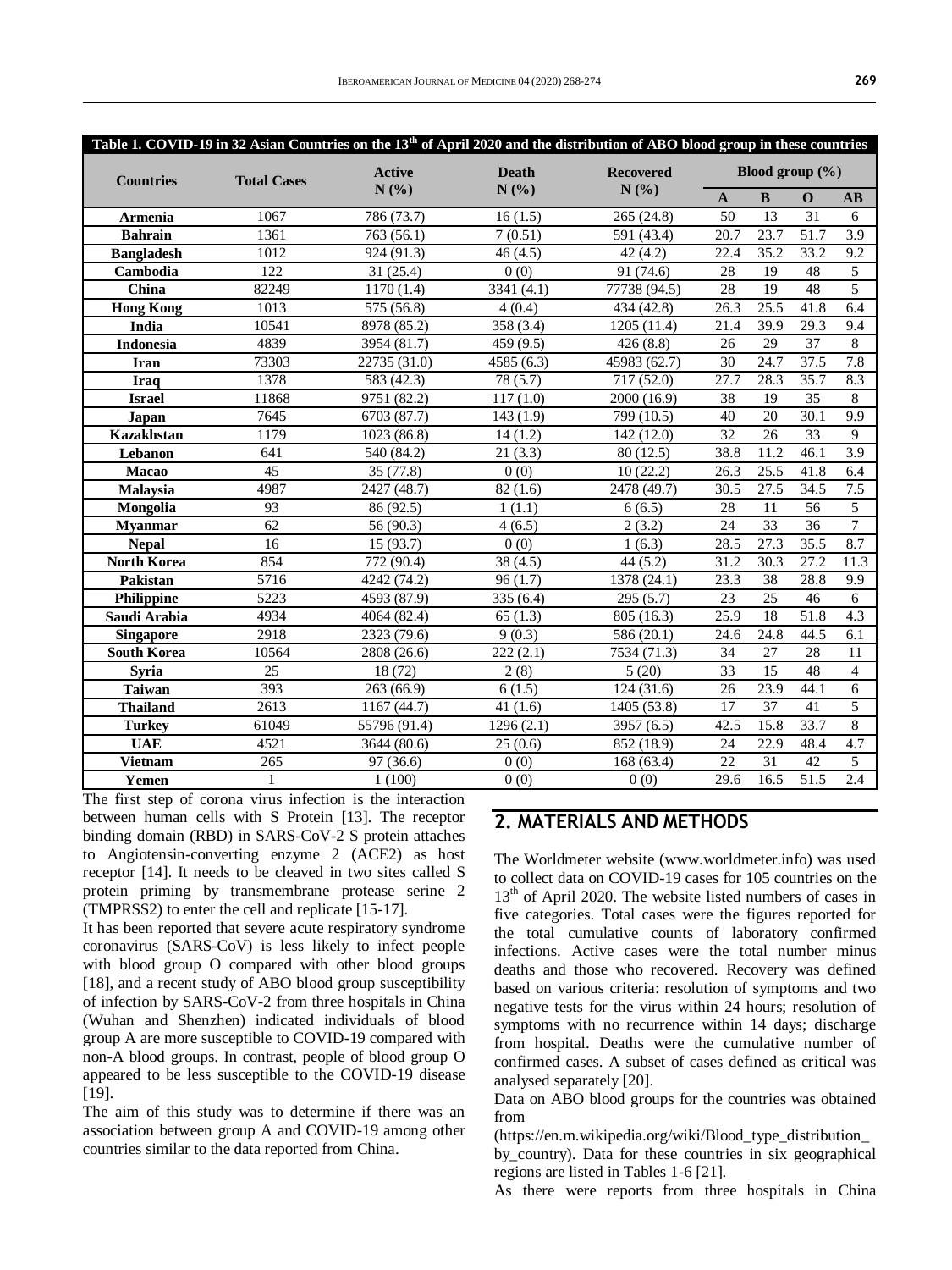| Table 2. COVID-19 in 37 European Countries on the 13 <sup>th</sup> of April 2020 and the distribution of ABO blood group in these<br>countries |                    |               |              |                  |                                    |                   |                 |                        |
|------------------------------------------------------------------------------------------------------------------------------------------------|--------------------|---------------|--------------|------------------|------------------------------------|-------------------|-----------------|------------------------|
|                                                                                                                                                |                    | <b>Active</b> | <b>Death</b> | <b>Recovered</b> | Blood group $(\% )$                |                   |                 |                        |
| <b>Countries</b>                                                                                                                               | <b>Total Cases</b> | N(%)          | N(%)         | N(%)             | $\mathbf{A}$                       | $\, {\bf B}$      | O               | $\mathbf{A}\mathbf{B}$ |
| Austria                                                                                                                                        | 14119              | 6102(43.2)    | 384(2.8)     | 7633(54.1)       | 44                                 | 14                | 36              | 6                      |
| <b>Belgium</b>                                                                                                                                 | 31119              | 20094 (64.6)  | 4157 (13.4)  | 6868 (22.1)      | 40                                 | 10.1              | 45              | 4.9                    |
| <b>Bosnia</b>                                                                                                                                  | 1080               | 823 (76.2)    | 39(3.6)      | 218 (20.2)       | 43                                 | 14                | 36              | 7                      |
| <b>Bulgaria</b>                                                                                                                                | 695                | 579 (83.3)    | 35(5.0)      | 81 (11.6)        | 44                                 | $\overline{15}$   | $\overline{33}$ | 8                      |
| Croatia                                                                                                                                        | 1650               | 1225(74.2)    | 25(1.5)      | 400 (24.2)       | $\overline{42}$                    | $\overline{18}$   | $\overline{34}$ | $\overline{6}$         |
| <b>Cyprus</b>                                                                                                                                  | 662                | 585 (88.4)    | 12(1.8)      | 65(9.8)          | 43.8                               | 12                | 39.1            | 5.1                    |
| <b>Czech. Republic</b>                                                                                                                         | 6059               | 5385 (88.9)   | 147(2.4)     | 527(8.7)         | 42                                 | 18                | 32              | $\,8\,$                |
| <b>Denmark</b>                                                                                                                                 | 6496               | 3976 (61.2)   | 285(4.4)     | 2235(34.4)       | 44                                 | 10                | 41              | 5                      |
| <b>Estonia</b>                                                                                                                                 | 1373               | 1227 (89.3)   | 31(2.3)      | 115(8.4)         | 35.3                               | 23.7              | 33.8            | 7.2                    |
| <b>Finland</b>                                                                                                                                 | $\frac{1}{3161}$   | 2802 (88.6)   | 59 (1.87)    | 300(9.5)         | 41                                 | 18                | 33              | 8                      |
| <b>France</b>                                                                                                                                  | 136779             | 94094 (68.8)  | 14967 (10.9) | 27718 (20.3)     | 44                                 | 10                | 42              | $\overline{4}$         |
| <b>Germany</b>                                                                                                                                 | 130072             | 58678 (45.1)  | 3194 (2.4)   | 68200 (52.4)     | 43                                 | 11                | 41              | 5                      |
| Greece                                                                                                                                         | 2145               | 1777 (82.8)   | 99 (4.6)     | 269 (12.5)       | 37.9                               | 13                | 44.4            | 4.7                    |
| <b>Hungary</b>                                                                                                                                 | 1512               | 1268(83.9)    | 122(8.1)     | 122(8.07)        | 40                                 | 19                | 32              | $\overline{9}$         |
| <b>Iceland</b>                                                                                                                                 | 1711               | 770(45.0)     | 8(0.5)       | 933(54.5)        | 32                                 | 10.6              | 55              | 2.4                    |
| <b>Ireland</b>                                                                                                                                 | 10647              | 10257 (96.3)  | 365(3.4)     | 25(0.2)          | 31                                 | 11                | 55              | $\mathfrak{Z}$         |
| <b>Italy</b>                                                                                                                                   | 195516             | 103616 (53.0) | 20465 (10.5) | 35435 (18.1)     | $\overline{42}$                    | 9                 | 46              | 3                      |
| Latvia                                                                                                                                         | 657                | 636 (96.8)    | 5(0.8)       | 16(2.43)         | $\overline{37}$                    | $\overline{20}$   | $\overline{36}$ | $\overline{7}$         |
| Liechtenstein                                                                                                                                  | 79                 | 23(29.1)      | 1(1.3)       | 55 (69.6)        | 43.5                               | 11.8              | 40              | 4.7                    |
| Lithuania                                                                                                                                      | 1070               | 945 (88.3)    | 24(2.2)      | 101(9.4)         | 39                                 | 13                | 43              | 5                      |
| Luxemburg                                                                                                                                      | 3292               | 2723 (82.7)   | 69(2.1)      | 500 (15.2)       | 43                                 | 11                | 41              | 5                      |
| <b>Malta</b>                                                                                                                                   | 384                | 337(87.8)     | 3(0.8)       | 44(11.5)         | 45.5                               | $\overline{8}$    | 43              | 3.5                    |
| Moldova                                                                                                                                        | 1847               | 1677(90.8)    | 36(1.9)      | 134(7.3)         | $37.\overline{8}$                  | $\overline{20.6}$ | 33.5            | 8.1                    |
| <b>Netherlands</b>                                                                                                                             | 26551              | 23478 (88.4)  | 2823 (10.6)  | 250(0.9)         | $\overline{42}$                    | $\overline{8}$    | $\overline{47}$ | $\overline{3}$         |
| <b>Norway</b>                                                                                                                                  | 6605               | 6439 (97.5)   | 134(2.03)    | 32(0.5)          | 49                                 | $\overline{8}$    | $\overline{39}$ | $\overline{4}$         |
| Poland                                                                                                                                         | 7049               | 6180 (87.7)   | 251(3.6)     | 618(8.8)         | $\overline{38}$                    | $\overline{17}$   | $\overline{37}$ | 8                      |
| Portugal                                                                                                                                       | 16934              | 16122 (95.2)  | 535(3.2)     | 277(1.63)        | 46.6                               | 7.7               | 42.3            | 3.4                    |
| Romania                                                                                                                                        | 6879               | 5496 (79.9)   | 332(4.8)     | 1051(15.3)       | 43                                 | 16                | 33              | 8                      |
| <b>Russia</b>                                                                                                                                  | 21102              | 19238 (91.2)  | 170(0.8)     | 1694(8.0)        | 35.8                               | 23.2              | 32.9            | 8.1                    |
| <b>Serbia</b>                                                                                                                                  | 4054               | 3569 (88.0)   | 85(2.1)      | 400 (9.9)        | 42                                 | 15                | 38              | 5                      |
| Slovakia                                                                                                                                       | 835                | 726 (86.9)    | 2(0.2)       | 107(12.8)        | 42                                 | $\overline{18}$   | $\overline{32}$ | 8                      |
| Slovenia                                                                                                                                       | 1220               | 1012 (82.9)   | 56(4.6)      | 152(12.4)        | 40                                 | $\overline{15}$   | $\overline{38}$ | $\overline{7}$         |
| Spain                                                                                                                                          | 172541             | 86981 (50.4)  | 18056 (10.5) | 47504 (27.5)     | $\overline{43}$<br>$\overline{10}$ |                   | 44              | $\overline{3}$         |
| <b>Sweden</b>                                                                                                                                  | 10948              | 9648 (88.1)   | 919 (8.4)    | 381 (3.5)        | 44                                 | $\overline{12}$   | $\overline{38}$ | 6                      |
| <b>Switzerland</b>                                                                                                                             | 25688              | 10850 (42.2)  | 1138 (4.4)   | 13700 (53.3)     | $\overline{47}$                    | $\overline{8}$    | $\overline{41}$ | $\overline{4}$         |
| <b>Ukraine</b>                                                                                                                                 | 3372               | 3155 (93.6)   | 98 (2.9)     | 119(3.5)         | 40                                 | $\overline{17}$   | $\overline{37}$ | 6                      |
| <b>United Kingdom</b>                                                                                                                          | 88621              | 76948 (93.6)  | 11329 (12.8) | 344(0.4)         | 39                                 | 10                | 47              | $\overline{4}$         |

indicating individuals of blood group A are more

susceptible to COVID-19 compared with non-A blood groups [19], this retrospective study was carried out to determine if there was a similar pattern in other populations. The statistical analyses were performed with SPSS software version 16.0. Spearman correlation coefficient was used for the relationship of ABO blood group with COVID-19 disease outcome and Kruskal Wallis test for non-parametric data to compare the distribution of ABO and COVID-19 disease outcome in the six geographical areas.

#### **3. RESULTS**

Tables 1-6 summarise the data on COVID-19 cases and

ABO blood groups by geographical region. The mean percentage of each ABO blood group distribution by region included in the analyses. Latin America has a significantly higher proportion of blood group O (59.4%) compared with Africa (49%), Australasia (47%), USA and Canada (45%), Asia (40%), and Europe (40%) ( $X^2 = 47.36$ , df = 5, p < 0.0001). The USA and Canada have a higher proportion of blood group A (42%) compared with Europe (41%), Australasia (37%), Africa (29%), Asia (29%) and Latin America (27%) ( $X^2 = 57.19$ , df = 5, p < 0.0001). Asia has a significantly higher proportion of blood group B (24%). Compared with Africa (18%), Europe (14%), Latin America (11%), Australasia (12%) then USA and Canada (10%) ( $X^2 = 49.91$ , df = 5, p < 0.0001). Asia had the highest proportion of AB (7.1%) compared with Europe (6%), Africa (4%), Australasia (4%), USA and Canada (4%) and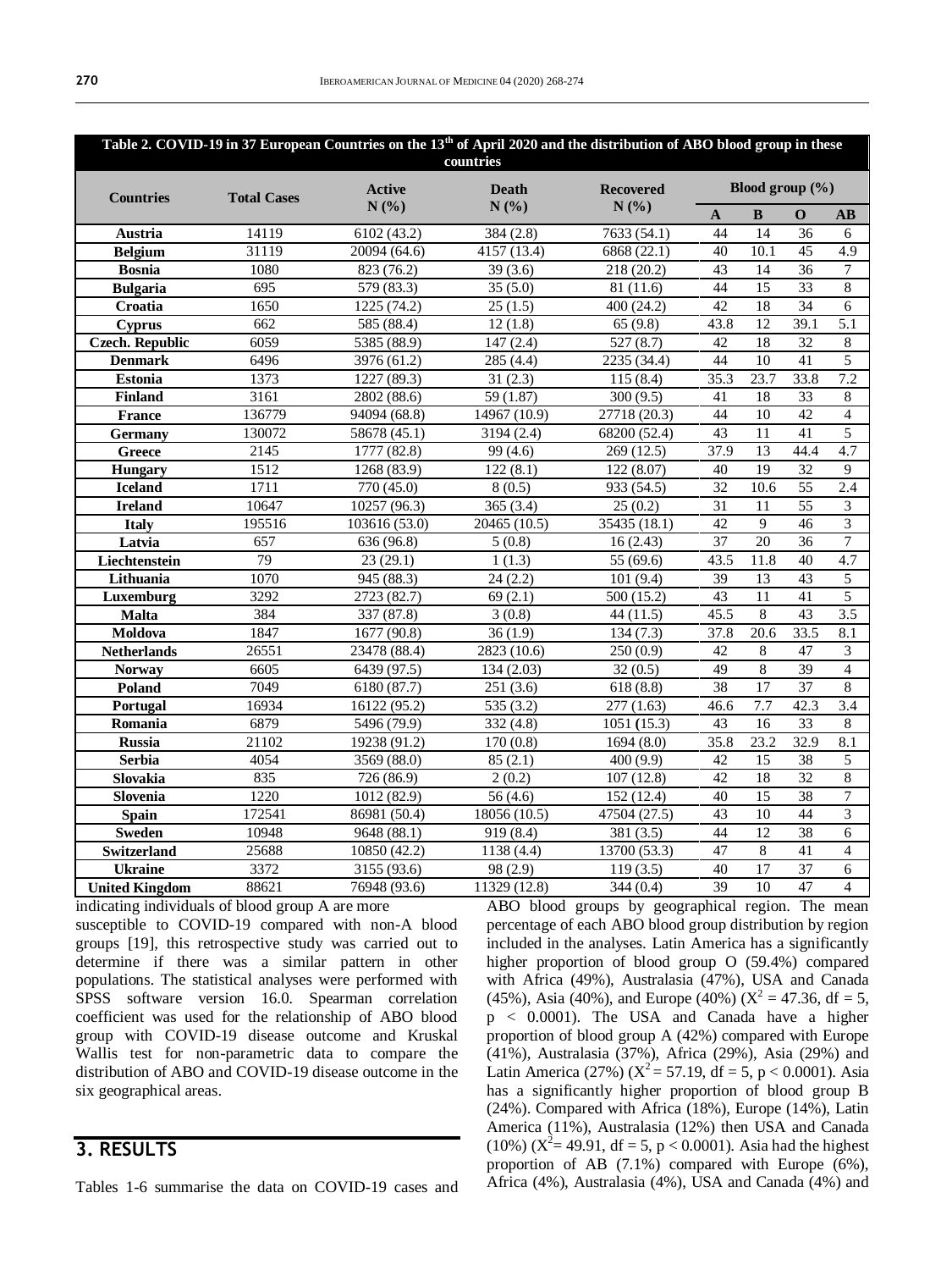Latin America (3%) ( $X^2 = 46.38$ , df = 5, p < 0.0001).

contrast, groups B ( $r_s = -0.229$ ,  $p < 0.019$ ) and O ( $r_s = -0.229$ )

| Table 3. COVID-19 in 15 African Countries on the 13 <sup>th</sup> of April 2020 and the distribution of ABO blood group in these<br>countries |                    |               |          |                                                    |                     |      |          |                        |
|-----------------------------------------------------------------------------------------------------------------------------------------------|--------------------|---------------|----------|----------------------------------------------------|---------------------|------|----------|------------------------|
| <b>Countries</b>                                                                                                                              | <b>Total Cases</b> | <b>Active</b> | Death    | <b>Recovered</b><br>$N$ $\left(\frac{9}{6}\right)$ | Blood group $(\% )$ |      |          |                        |
|                                                                                                                                               |                    | $N(\%)$       | N(%      |                                                    | A                   | B    | $\Omega$ | $\mathbf{A}\mathbf{B}$ |
| <b>Cameroon</b>                                                                                                                               | 848                | 738 (87)      | 12(1.4)  | 98 (11.6)                                          | 40                  | 12.4 | 44.2     | 3.4                    |
| Egypt                                                                                                                                         | 2190               | 1437 (65.6)   | 164(7.5) | 589 (26.9)                                         | 26                  | 13   | 57       | 4                      |
| <b>Ethiopia</b>                                                                                                                               | 82                 | 65(79.3)      | 3(3.7)   | 14 (17.1)                                          | 30                  | 22   | 42       | 6                      |
| Ghana                                                                                                                                         | 566                | 554 (79.3)    | 8(1.4)   | 4(0.7)                                             | 18.9                | 19.7 | 58.3     | 3.1                    |
| <b>Ivory Coast</b>                                                                                                                            | 626                | 531 (84.8)    | 6(0.9)   | 89 (14.2)                                          | 23.5                | 23.5 | 48.5     | 4.5                    |
| Kenya                                                                                                                                         | 208                | 159 (76.4)    | 9(4.3)   | 40(19.2)                                           | 26.2                | 22.2 | 47.4     | 4.2                    |
| Libya                                                                                                                                         | 26                 | 16(61.5)      | 1(3.9)   | 9(34.6)                                            | 33.1                | 12.8 | 48.9     | 5.2                    |
| <b>Mauritania</b>                                                                                                                             | 7                  | 4(57.1)       | 1(14.3)  | 2(28.6)                                            | 28.3                | 18.6 | 49.1     | 4.0                    |
| <b>Mauritius</b>                                                                                                                              | 324                | 273 (84.3)    | 9(2.8)   | 42(12.9)                                           | 27                  | 26   | 40       | 7                      |
| <b>Morocco</b>                                                                                                                                | 1838               | 1502 (81.7)   | 126(6.8) | 210 (11.4)                                         | 32.9                | 15.8 | 46.8     | 4.5                    |
| <b>Nigeria</b>                                                                                                                                | 343                | 242 (70.6)    | 10(2.9)  | 91(26.5)                                           | 23.1                | 21.3 | 52.9     | 2.7                    |
| <b>South Africa</b>                                                                                                                           | 2272               | 1835 (80.8)   | 27(1.2)  | 410(18.1)                                          | 37                  | 14   | 45       | 4                      |
| Sudan                                                                                                                                         | 29                 | 21 (72.4)     | 4(13.8)  | 4(13.8)                                            | 29.5                | 16   | 51.5     | 3                      |
| Uganda                                                                                                                                        | 54                 | 47 (87.0)     | 0(0)     | 7(12.9)                                            | 40                  | 11   | 45       | 4                      |
| <b>Zimbabwe</b>                                                                                                                               | 17                 | 14 (82.4)     | 3(17.7)  | 0(0)                                               | 19                  | 15   | 65       | 1                      |

While analyses of the ABO blood group distribution indicated there were significant differences among the six regions, analysis of their association with COVID-19 in 105 countries indicated there were significant correlations between group A and infections (Table 7).

0.266,  $p < 0.006$ ) were significantly negatively correlated. There was no significant correlation with AB ( $r_s = 0.103$ , p< 0.298).

Critical cases, defined as requiring ICU facilities, were positively correlated with blood group A ( $r_s$ = 0.365, p <

|                    | Table 4. COVID-19 in 15 Latin American Countries on the 13 <sup>th</sup> of April 2020 and the distribution of ABO blood group in<br>these countries |               |              |                                                    |                     |      |      |                        |  |
|--------------------|------------------------------------------------------------------------------------------------------------------------------------------------------|---------------|--------------|----------------------------------------------------|---------------------|------|------|------------------------|--|
| <b>Countries</b>   | <b>Total Cases</b>                                                                                                                                   | <b>Active</b> | <b>Death</b> | <b>Recovered</b><br>$N$ $\left(\frac{9}{6}\right)$ | Blood group $(\% )$ |      |      |                        |  |
|                    |                                                                                                                                                      | N(%)          | N(%          |                                                    | $\mathbf{A}$        | B    | 0    | $\mathbf{A}\mathbf{B}$ |  |
| <b>Argentina</b>   | 2277                                                                                                                                                 | 1664(73.1)    | 98 (4.3)     | 515 (22.6)                                         | 34.7                | 8.8  | 53.8 | 2.7                    |  |
| <b>Bolivia</b>     | 354                                                                                                                                                  | 320 (90.4)    | 28(7.9)      | 6(1.7)                                             | 32.2                | 10.6 | 55.9 | 1.3                    |  |
| <b>Brazil</b>      | 23723                                                                                                                                                | 19389 (81.7)  | 1355 (5.7)   | 2979 (12.6)                                        | 42                  | 10   | 45   | 3                      |  |
| <b>Chile</b>       | 7525                                                                                                                                                 | 5076 (67.5)   | 82(1.1)      | 2367 (31.5)                                        | 8.8                 | 3.4  | 86.7 | 1.1                    |  |
| Colombia           | 2852                                                                                                                                                 | 2421 (84.9)   | 112(3.9)     | 319 (11.2)                                         | 28.8                | 3.0  | 66.4 | 1.8                    |  |
| Cuba               | 726                                                                                                                                                  | 584 (80.4)    | 21(2.9)      | 121 (16.7)                                         | 36.3                | 11.2 | 49.4 | 3.1                    |  |
| <b>Dominican</b>   | 16                                                                                                                                                   | 8(50)         | 0(0)         | 8(50)                                              | 28.5                | 18.3 | 49.9 | 3.3                    |  |
| <b>Ecuador</b>     | 7529                                                                                                                                                 | 6577 (87.4)   | 355 (4.7)    | 597 (7.9)                                          | 14.7                | 7.4  | 77.4 | 0.5                    |  |
| <b>El Salvador</b> | 149                                                                                                                                                  | 118 (79.2)    | 6(4.0)       | 25(16.8)                                           | 24                  | 11.7 | 63   | 1.3                    |  |
| Guinea             | 319                                                                                                                                                  | 302 (94.7)    | 0(0)         | 17(5.3)                                            | 22.5                | 23.9 | 48.9 | 4.7                    |  |
| <b>Honduras</b>    | 407                                                                                                                                                  | 374 (91.9)    | 26(6.4)      | 7(1.7)                                             | 28.7                | 8.4  | 60.2 | 2.7                    |  |
| <b>Jamaica</b>     | 73                                                                                                                                                   | 50(68.5)      | 4(5.5)       | 19(26.0)                                           | 25                  | 21   | 50.5 | 3.5                    |  |
| <b>Mexico</b>      | 5014                                                                                                                                                 | 2718 (54.2)   | 332(6.6)     | 1964 (39.2)                                        | 27.5                | 8.9  | 61.8 | 1.8                    |  |
| Peru               | 9784                                                                                                                                                 | 6926 (70.8)   | 216(2.2)     | 2642 (27)                                          | 18.9                | 8.1  | 71.4 | 1.6                    |  |
| Venezuela          | 189                                                                                                                                                  | 70 (37.0)     | 9(4.8)       | 110 (58.2)                                         | 30                  | 6    | 62   | 2                      |  |

The analyses of the data for ABO blood group distributions and numbers of COVID-19 cases in 105 countries on the 13<sup>th</sup> of April 2020 indicated there was a significant positive correlation between blood group A and the total number of COVID-19 cases ( $r_s = 0.329$ ,  $p < 0.001$ ). Groups B ( $r_s = -$ 0.252,  $p < 0.010$ ) and O ( $r_s = -0.231$ ,  $p < 0.018$ ) were significantly negatively correlated with the total number of COVID-19 cases; there was no significant correlation with AB ( $r_s = 0.089$ ,  $p < 0.366$ ).

There was a significant positive correlation between the active cases and group A ( $r_s$  = 0.331,  $p < 0.001$ ). In 0.0001); however, they were negatively correlated with blood group B ( $r_s$ = -0.357, p < 0.0001). There was no significant correlation with O ( $r_s = -0.133$ ,  $p < 0.176$ ) or AB ( $r_s = 0.003$ ,  $p < 0.977$ ). Deaths due to COVID-19 in 105 countries were negatively correlated with blood group B (rs  $= -0.242$  p  $< 0.013$ ), but not with the other groups: A, r<sub>s</sub> = 0.094 p < 0.338; O,  $r_s = 0.105$ , p < 0.285; AB,  $r_s = -0.142$  p < 0.150. Among individuals who recovered, there were insignificant positive correlations with blood group O  $(r_s =$ 0.089  $p < 0.368$ ) and B ( $r_s = 0.041$   $p < 0.676$ ) and insignificant negative correlations with blood group A  $(r<sub>s</sub> =$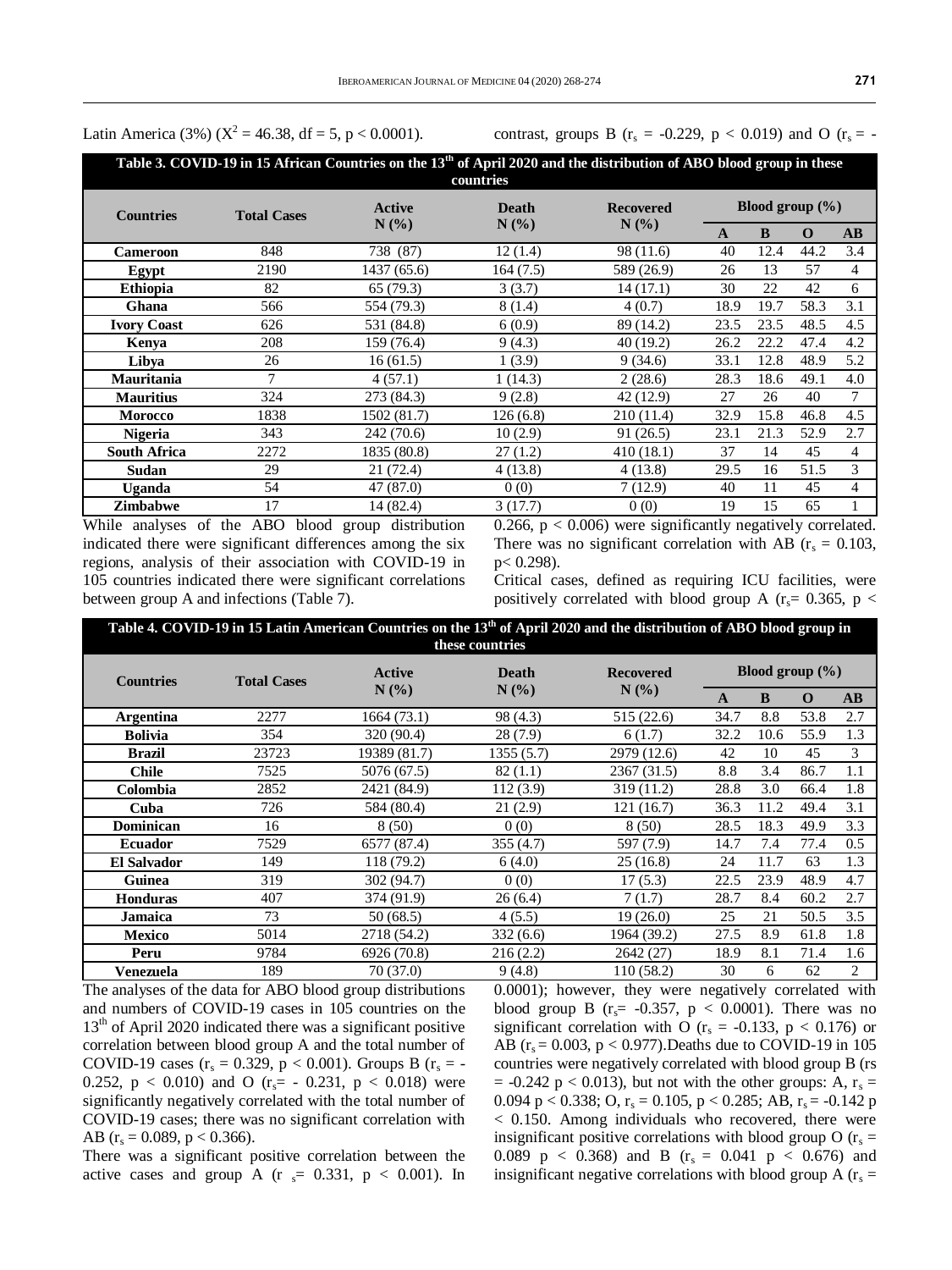- 0.090 p < 0.362) and AB ( $r_s$  = -0.044 p < 0.657).

O [22]. The current study indicated that blood group A was

| Table 5. COVID-19 in 4 Australasian Countries on the 13 <sup>th</sup> of April 2020 and the distribution of ABO blood group in these<br>countries |                    |                                          |                                                |                                |                     |    |     |    |  |
|---------------------------------------------------------------------------------------------------------------------------------------------------|--------------------|------------------------------------------|------------------------------------------------|--------------------------------|---------------------|----|-----|----|--|
| <b>Countries</b>                                                                                                                                  | <b>Total Cases</b> | Active<br>$N$ $\left(\frac{9}{6}\right)$ | <b>Death</b><br>$N$ $\left(\frac{9}{6}\right)$ | <b>Recovered</b>               | Blood group $(\% )$ |    |     |    |  |
|                                                                                                                                                   |                    |                                          |                                                | $N$ $\left(\frac{9}{6}\right)$ | A                   | B  | O   | AВ |  |
| Australia                                                                                                                                         | 6400               | 2741 (42.8)                              | 61(1.0)                                        | 3598 (56.2)                    | 38                  | 10 | 49  |    |  |
| Fiji                                                                                                                                              | 16                 | 16(100)                                  | 0(0)                                           | 0(0)                           | 34                  |    | 44  |    |  |
| <b>New Zealand</b>                                                                                                                                | 1366               | 729 (53.4)                               | 9(0.7)                                         | 628 (46)                       | 38                  |    | -47 |    |  |
| <b>Papua New</b><br>Guinea                                                                                                                        |                    | 2(100)                                   | 0(0)                                           | 0(0)                           | 38                  | 10 | 49  |    |  |

Table 8 summarises the mean value of total and active cases for each geographical area. The USA and Canada have a significantly higher proportion of total cases with the mean total cases (306430) compared with other areas: Europe (25528); Asia (9754); Latin America (3816);

correlated with infection by SARS-CoV-2 and more among those with severe COVID-19 disease. Blood groups B and O had negative correlations with infections due to SARS-CoV-2. Group B was negatively correlated with deaths from COVID-19 disease.

| Table 6. COVID-19 in Canada and United States on the 13 <sup>th</sup> of April 2020 and the distribution of ABO blood group in these<br>countries |                    |                                                                   |              |                                                        |                     |    |          |          |  |
|---------------------------------------------------------------------------------------------------------------------------------------------------|--------------------|-------------------------------------------------------------------|--------------|--------------------------------------------------------|---------------------|----|----------|----------|--|
| <b>Countries</b>                                                                                                                                  | <b>Total Cases</b> | Active<br>$N$ $\left(\frac{9}{6}\right)$                          | <b>Death</b> | <b>Recovered</b>                                       | Blood group $(\% )$ |    |          |          |  |
|                                                                                                                                                   |                    |                                                                   | N(%          | $N$ $\left(\frac{9}{6}\right)$                         | A                   | B  | $\Omega$ | $\bf AB$ |  |
| Canada                                                                                                                                            | 25680              | 17144 (66.8)                                                      | 780 (3.04)   | 7756 (30.2)                                            | 42                  | Q  | 46       |          |  |
| USA                                                                                                                                               | 587173             | 526581 (89.7)                                                     | 23644(4.0)   | 36948(6.3)                                             | 42                  | 10 | 44       |          |  |
|                                                                                                                                                   |                    | Australasia (1946); Africa (629) (total cases; $X^2 = 27.26$ , df |              | The USA, Canada and Europe have the highest numbers of |                     |    |          |          |  |

 $= 5$ , p < 0.0001; active cases;  $X^2 = 29.53$ , df = 5, p < 0.0001).The statistical analysis on the mean percentage of critical cases indicated that Europe has a significantly higher percentage compared with other areas, followed by the USA and Canada, Latin America, Asia, Australasia and Africa ( $X^2$  = 30.92, df = 5, p < 0.0001).

| Table 7. Distribution of ABO blood groups among the six<br>geographical regions |    |                     |        |        |        |  |  |  |
|---------------------------------------------------------------------------------|----|---------------------|--------|--------|--------|--|--|--|
|                                                                                 | N  | Blood group $(\% )$ |        |        |        |  |  |  |
| <b>Region</b>                                                                   |    | A                   | B      |        | AB     |  |  |  |
| <b>USA</b> and<br>Canada                                                        | 2  | 42                  | 10     | 45     | 4      |  |  |  |
| <b>Europe</b>                                                                   | 37 | 41                  | 14     | 40     | 6      |  |  |  |
| Asia                                                                            | 32 | 29                  | 24     | 40     | 7.1    |  |  |  |
| Latin<br>America                                                                | 15 | 27                  | 11     | 59.4   | 3      |  |  |  |
| <b>Australasia</b>                                                              | 4  | 37                  | 12     | 47     | 4      |  |  |  |
| Africa                                                                          | 15 | 29                  | 18     | 49     | 4      |  |  |  |
| Chi-Square                                                                      |    | 57.19               | 49.91  | 47.36  | 46.38  |  |  |  |
| Df                                                                              |    | 5                   | 5      | 5      | 5      |  |  |  |
| P value                                                                         |    | 0.0001              | 0.0001 | 0.0001 | 0.0001 |  |  |  |

#### **4. DISCUSSION**

Individuals of blood group A were over represented among those infected with the new coronavirus SARS-CoV-2 compared with non-A blood group. There were significantly fewer individuals of blood group O among the infected patients. [19], and in another study the odds of COVID-19 positive versus negative test results were increased in blood groups A and decreased in blood groups

The USA, Canada and Europe have the highest numbers of SARS-CoV-2 infections compared with other regions. This observation might reflect in part the higher proportion of blood group A.

SARS-CoV-2 shares a highly similar gene sequence and behaviour pattern with SARS-CoV [23]. Both interact with Angiotensin-converting enzyme2 (ACE2) to enter the host cell [14, 24]. A previous study with both monoclonal and human natural anti-A antibodies blocked the interaction between the S protein and ACE2 receptor providing [25]. Recent observation indicate that subjects with anti-A in serum are significantly less represented in the COVID-19 group than those lacking anti-A [26]. If anti-A inhibits binding of the virus to its receptor, it might reduce density of colonisation.

These observations require further studies to define epidemiological factors linked with COVID-19 disease such as nutrition, age, population density, personal hygiene and strength of health care system which influence the spread of the disease [27], assessing the association of ABO blood group among COVID-19 cases and disease severity with respect to ethnic groups in each country, while study in the effects of anti-A on interactions between the SARS-CoV-2 virus and host cells in vitro.

#### **5. CONCLUSIONS**

This study supports the previous observation and indicted that blood group A contributes to the risk of COVID-19 disease. Groups B and blood group O which have the anti-A isohemagglutinin were negatively associated with SARS-CoV-2 virus infection. More detailed studies of ABO groups among COVID-19 patients for each country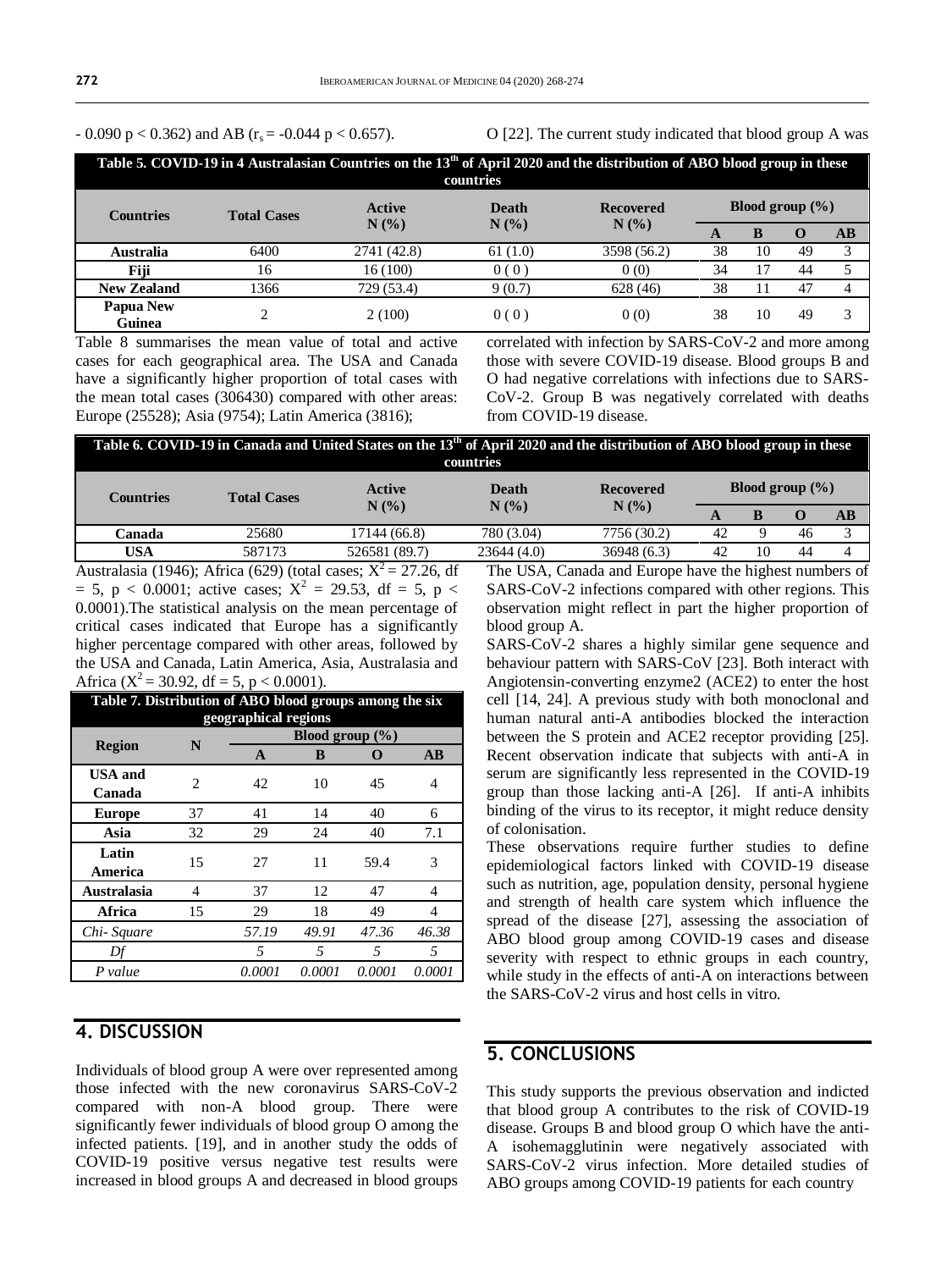| Table 8. COVID-19 disease outcome and the distribution of ABO blood groups in 6 geographical regions on the13 <sup>th</sup> of April<br>2020 |                |                    |                                                 |                                             |                                                |                                                    |  |  |  |
|----------------------------------------------------------------------------------------------------------------------------------------------|----------------|--------------------|-------------------------------------------------|---------------------------------------------|------------------------------------------------|----------------------------------------------------|--|--|--|
| Region                                                                                                                                       | N              | <b>Total cases</b> | <b>Active</b><br>$N$ $\left(\frac{9}{6}\right)$ | Critical*<br>$N$ $\left(\frac{9}{6}\right)$ | <b>Death</b><br>$N$ $\left(\frac{9}{6}\right)$ | <b>Recovered</b><br>$N$ $\left(\frac{9}{6}\right)$ |  |  |  |
| <b>USA</b> and<br>Canada                                                                                                                     | $\overline{2}$ | 306430             | 271860 (78.2)                                   | 6665(2.2)                                   | 12212(3.5)                                     | 22352 (18.25)                                      |  |  |  |
| <b>Europe</b>                                                                                                                                | 37             | 25528              | 15931 (77.5)                                    | 786 (2.3)                                   | 2175(4.3)                                      | 5909 (17.4)                                        |  |  |  |
| Asia                                                                                                                                         | 32             | 9453               | 4404 (69.4)                                     | 204(1.4)                                    | 357(2.6)                                       | 4693 (28.0)                                        |  |  |  |
| <b>Latin America</b>                                                                                                                         | 15             | 4063               | 3107(74.1)                                      | 91(2.0)                                     | 176(4.0)                                       | 780 (21.9)                                         |  |  |  |
| <b>Australasian</b>                                                                                                                          | 4              | 1946               | 872 (74.0)                                      | 21(0.4)                                     | 18(0.4)                                        | 1057(25.5)                                         |  |  |  |
| <b>Africa</b>                                                                                                                                | 15             | 629                | 496 (77.9)                                      | 1.13(0.2)                                   | 26(5.5)                                        | 107(16.6)                                          |  |  |  |
| Chi-Square                                                                                                                                   |                | 27.46              | 29.82(3.01)                                     | 38.32(30.2)                                 | 24(15)                                         | 18.22(3.8)                                         |  |  |  |
| Df                                                                                                                                           |                | 5                  | 5                                               | 5                                           |                                                | 5                                                  |  |  |  |
| P value                                                                                                                                      |                | 0.0001             | 0.0001(0.699)                                   | 0.0001(0.0001)                              | 0.0001(0.01)                                   | 0.003(0.58)                                        |  |  |  |

*\*Critical = subset of active cases requiring intensive treatment.*

and in vitro studies on the effects of Anti-A on interactions between the SARS-CoV-2 virus and host cells are needed.

#### **6. ACKNOWLEDGEMENTS**

We wish to express our sincere appreciation and thankful to Prof. Caroline Blackwell for a provided wise expertise advice that greatly assisted this paper, significantly improving the manuscript.

### **7. REFERENCES**

*1. Blackwell CC, Weir DM, Alkout AM, Alahmer O, Mackenzie DA, James VS, et al. Blood group phenotypes in infectious diseases. In: Bellamy R. Advances in molecular and cellular microbiology (Book 4): Susceptibility to infectious diseases. The importance of Host Genetics. Cambridge University Press 2004 309-13.*

*2. Mourant AE, Kopéc AC and Domaniewska-Sobczak K. Blood Groups and Diseases. London: Oxford University Press; 1978.* 

*3. Batool Z, Durrani SH, Tariq S. Association Of Abo And Rh Blood Group Types To Hepatitis B, Hepatitis C, Hiv And Syphilis Infection, A Five Year' Experience In Healthy Blood Donors In A Tertiary Care Hospital. J Ayub Med Coll Abbottabad. 2017;29(1):90‐2.*

*4. Jing W, Zhao S, Liu J, Liu M. ABO blood groups and hepatitis B virus infection: a systematic review and meta-analysis. BMJ Open. 2020;10(1):e034114. doi[: 10.1136/bmjopen-2019-034114.](https://doi.org/10.1136/bmjopen-2019-034114)* 

*5. Hutson AM, Atmar RL, Graham DY, Estes MK. Norwalk virus infection and disease is associated with ABO histo-blood group type. J Infect Dis. 2002;185(9):1335‐7. doi[: 10.1086/339883.](https://doi.org/10.1086/339883)* 

*6. Branch DR. Blood groups and susceptibility to virus infection: new developments. Curr Opin Hematol. 2010;17(6):558‐64. doi: [10.1097/MOH.0b013e32833ece31.](https://doi.org/10.1097/moh.0b013e32833ece31)* 

*7. Lebiush M, Rannon L, Kark JD. The relationship between epidemic influenza (A(H1N1) and ABO blood group. J Hyg (Lond). 1981;87(1):139‐46. doi[: 10.1017/s002217240006931x.](https://doi.org/10.1017/s002217240006931x)* 

*8. Aho K, Pyhälä R, Visakorpi R. ABO associated genetic determinant in H1N1 influenza. Tissue Antigens. 1980;16(4):310‐3. doi[: 10.1111/j.1399-](https://doi.org/10.1111/j.1399-0039.1980.tb00311.x) [0039.1980.tb00311.x.](https://doi.org/10.1111/j.1399-0039.1980.tb00311.x)* 

*9. Naĭkhin AN, Katorgina LG, Tsaritsyna IM, Kim TN, Reznik VN, Trusov NV, et al. [Indicators of collective immunity to influenza depending on the blood group and sex of the population]. Vopr Virusol. 1989;34(4):419‐23.*

*10. Chen N, Zhou M, Dong X, Qu J, Gong F, Han Y, et al. Epidemiological and clinical characteristics of 99 cases of 2019 novel coronavirus pneumonia*  *in Wuhan, China: a descriptive study. Lancet. 2020;395(10223):507-13. doi: [10.1016/S0140-6736\(20\)30211-7.](https://doi.org/10.1016/s0140-6736(20)30211-7)*

*11. World Health Organizatio (WHO). Report of the WHO-China Joint Mission on Coronavirus Disease 2019 (COVID-19). 16–24 February 2020. Available from: [https://www.who.int/docs/default-source/coronaviruse/who](https://www.who.int/docs/default-source/coronaviruse/who-china-joint-mission-on-covid-19---final-report-1100hr-28feb2020-11mar-update.pdf?sfvrsn=1a13fda0_2&download=true)[china-joint-mission-on-covid-19---final-report-1100hr-28feb2020-11mar](https://www.who.int/docs/default-source/coronaviruse/who-china-joint-mission-on-covid-19---final-report-1100hr-28feb2020-11mar-update.pdf?sfvrsn=1a13fda0_2&download=true)[update.pdf?sfvrsn=1a13fda0\\_2&download=true.](https://www.who.int/docs/default-source/coronaviruse/who-china-joint-mission-on-covid-19---final-report-1100hr-28feb2020-11mar-update.pdf?sfvrsn=1a13fda0_2&download=true) (accessed April 2020).*

*12. Luk HKH, Li X, Fung J, Lau SKP, Woo PCY. Molecular epidemiology, evolution and phylogeny of SARS coronavirus. Infect Genet Evol. 2019;71:21‐30. doi[: 10.1016/j.meegid.2019.03.001.](https://doi.org/10.1016/j.meegid.2019.03.001)* 

*13. Viral Zone. Coronavirinae. Available from: [https://viralzone.expasy.org/785.](https://viralzone.expasy.org/785)*

*14. Zhou P, Yang XL, Wang XG, Hu B, Zhang L, Zhang W, et al. A pneumonia outbreak associated with a new coronavirus of probable bat origin. Nature. 2020;579(7798):270‐3. doi[: 10.1038/s41586-020-2012-7.](https://doi.org/10.1038/s41586-020-2012-7)* 

*15. Belouzard S, Chu VC, Whittaker GR. Activation of the SARS coronavirus spike protein via sequential proteolytic cleavage at two distinct sites. Proc Natl Acad Sci U S A. 2009;106(14):5871‐6. doi[: 10.1073/pnas.0809524106.](https://doi.org/10.1073/pnas.0809524106)* 

*16. Matsuyama S, Nagata N, Shirato K, Kawase M, Takeda M, Taguchi F. Efficient activation of the severe acute respiratory syndrome coronavirus spike protein by the transmembrane protease TMPRSS2. J Virol. 2010;84(24):12658-64. doi[: 10.1128/JVI.01542-10.](https://doi.org/10.1128/jvi.01542-10)*

*17. Iwata-Yoshikawa N, Okamura T, Shimizu Y, Hasegawa H, Takeda M, Nagata N. TMPRSS2 Contributes to Virus Spread and Immunopathology in the Airways of Murine Models after Coronavirus Infection. J Virol. 2019;93(6):e01815-18. doi[: 10.1128/JVI.01815-18.](https://doi.org/10.1128/jvi.01815-18)* 

*18. Cheng Y, Cheng G, Chui CH, Lau FY, Chan PK, Ng MH, et al. ABO blood group and susceptibility to severe acute respiratory syndrome. JAMA. 2005;293(12):1450-1. doi[: 10.1001/jama.293.12.1450-c.](https://doi.org/10.1001/jama.293.12.1450-c)*

*19. Zhao J, Yang Y, Huang H, Li D, Gu D, Lu X, et al. Relationship between the ABO Blood Group and the COVID-19 Susceptibility. medRxiv. 2020. doi: [10.1101/2020.03.11.20031096.](https://doi.org/10.1101/2020.03.11.20031096)*

*20. Worldometer. About worldometer COVID-19 data. Available from: <https://www.worldometers.info/coronavirus/about/> (accessed April 2020).*

*21. Wikipedia. ABO and Rh blood type distribution by country. Available from: [https://en.wikipedia.org/wiki/Blood\\_type\\_distribution\\_by\\_country.](https://en.wikipedia.org/wiki/Blood_type_distribution_by_country) (accessed April 2020).*

*22. Zietz M, Tatonetti NP. Testing the association between blood type and COVID-19 infection, intubation, and death. Preprint. medRxiv. 2020;2020.04.08.20058073. doi[: 10.1101/2020.04.08.20058073.](https://doi.org/10.1101/2020.04.08.20058073)* 

*23. Chan JF, Kok KH, Zhu Z, Chu H, To KK, Yuan S, et al. Genomic characterization of the 2019 novel human-pathogenic coronavirus isolated from a patient with atypical pneumonia after visiting Wuhan Emerg Microbes Infect. 2020;9(1):221‐36. doi[: 10.1080/22221751.2020.1719902.](https://doi.org/10.1080/22221751.2020.1719902)* 

*24. Kuba K, Imai Y, Rao S, Gao H, Guo F, Guan B, et al. A crucial role of angiotensin converting enzyme 2 (ACE2) in SARS coronavirus–induced lung injury. Nat Med. 2005;11(8):875-9. doi[: 10.1038/nm1267.](https://doi.org/10.1038/nm1267)*